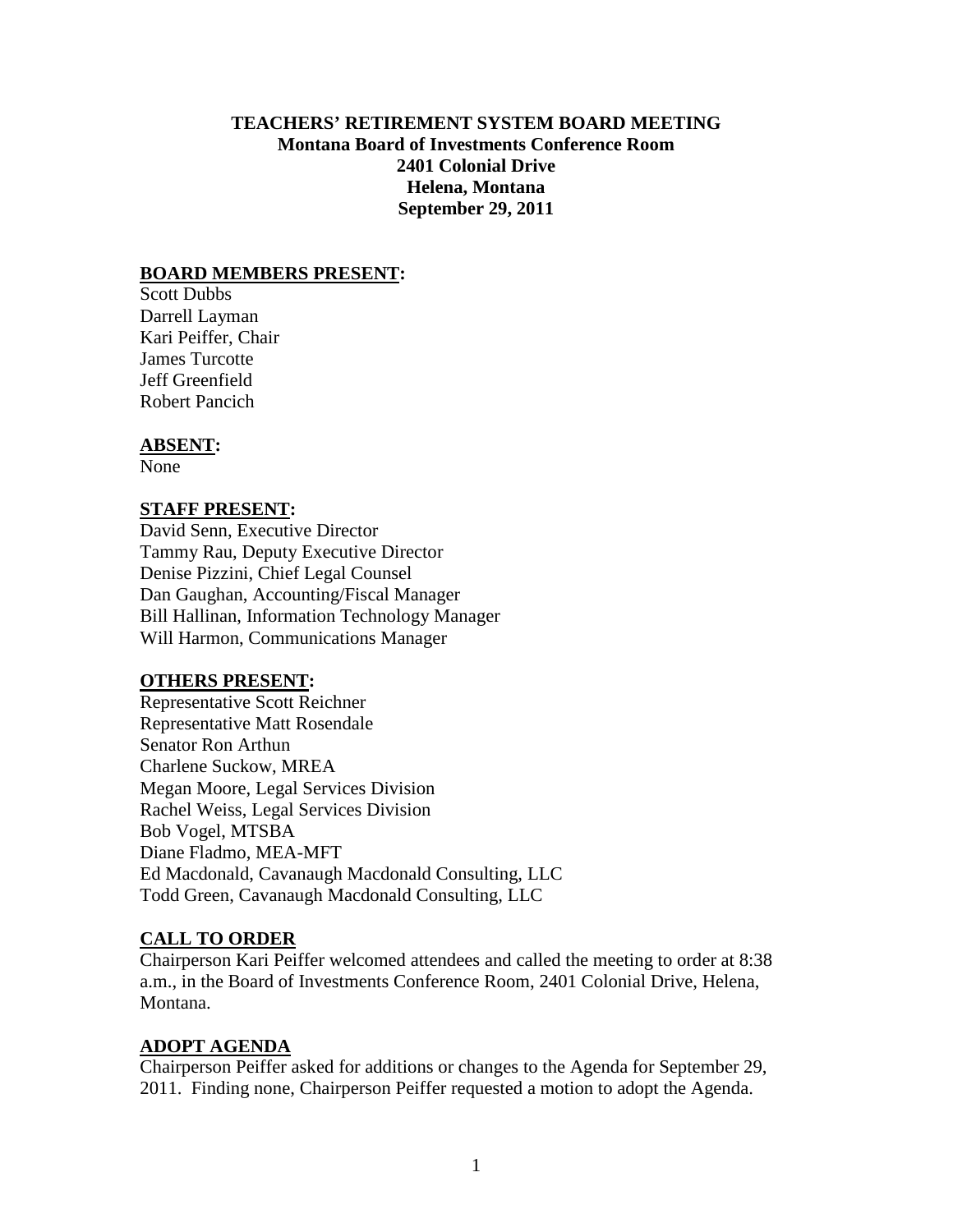## **MOTION/VOTE:**

Member Darrell Layman moved that the Montana Teachers' Retirement System (TRS) Board adopt the Agenda for September 29, 2011. Seconded by Member Robert Pancich, the motion passed unanimously.

### **APPROVAL OF MAY 13, 2011 AND AUGUST 16, 2001, MINUTES**

Chairperson Peiffer called for changes to the May 13, 2011, Board Meeting Minutes and August 16, 2011, Board Workshop Minutes. Finding none, Chairperson Peiffer requested a motion to adopt the May 13, 2011, Board Meeting Minutes and August 16, 2011, Board Workshop Minutes.

### **MOTION/VOTE:**

Member Jeff Greenfield moved that the TRS Board adopt the May 13, 2011, Board Meeting Minutes and August 16, 2011, Board Workshop Minutes. Seconded by Member Robert Pancich, the motion passed unanimously.

### **PUBLIC COMMENT**

Chairperson Peiffer called for public comment on Board related items. No public comments were made.

## **2011 REPORT FROM TRS ACTUARIES**

Mr. Edward Macdonald and Mr. Todd Green noted a typo on page 38 of their presentation and handed out corrected copies of the page.

### **Overview of the Actuarial Process**

Mr. Green and Mr. Macdonald explained Cavanaugh Macdonald's role in performing actuarial work for TRS.

Mr. Macdonald said TRS's 7.75% expected rate of return is reasonable based on an expected real return rate of 4.25%, plus 3.5% inflation. He also noted that the Montana Public Employee Retirement Administration (MPERA) also uses the 7.75% rate, and that this is lower than national average of 7.8% (some systems use 8%). Mr. Macdonald expressed confidence that 7.75% is obtainable and noted TRS's investment returns exceeded 7.75% in 6 out of the last 10 years, despite some significant downturns during the same period.

Mr. Macdonald also explained capital market assumptions, which are typically set either by in-house investment staff or external money managers, and are generally over only a three- to five-year horizon. Now when times are tough, people say 7.75% is unreachable. Yet in the last 10 years, TRS has exceeded that rate 60% of the time, and over the last 15 years, TRS averaged a 6.4% rate of return on market value assets. He noted this was despite three "historic" major economic downturns.

Mr. Macdonald commented on defined contribution proposals currently being considered in other states; noting that closing a plan does not reduce costs because active member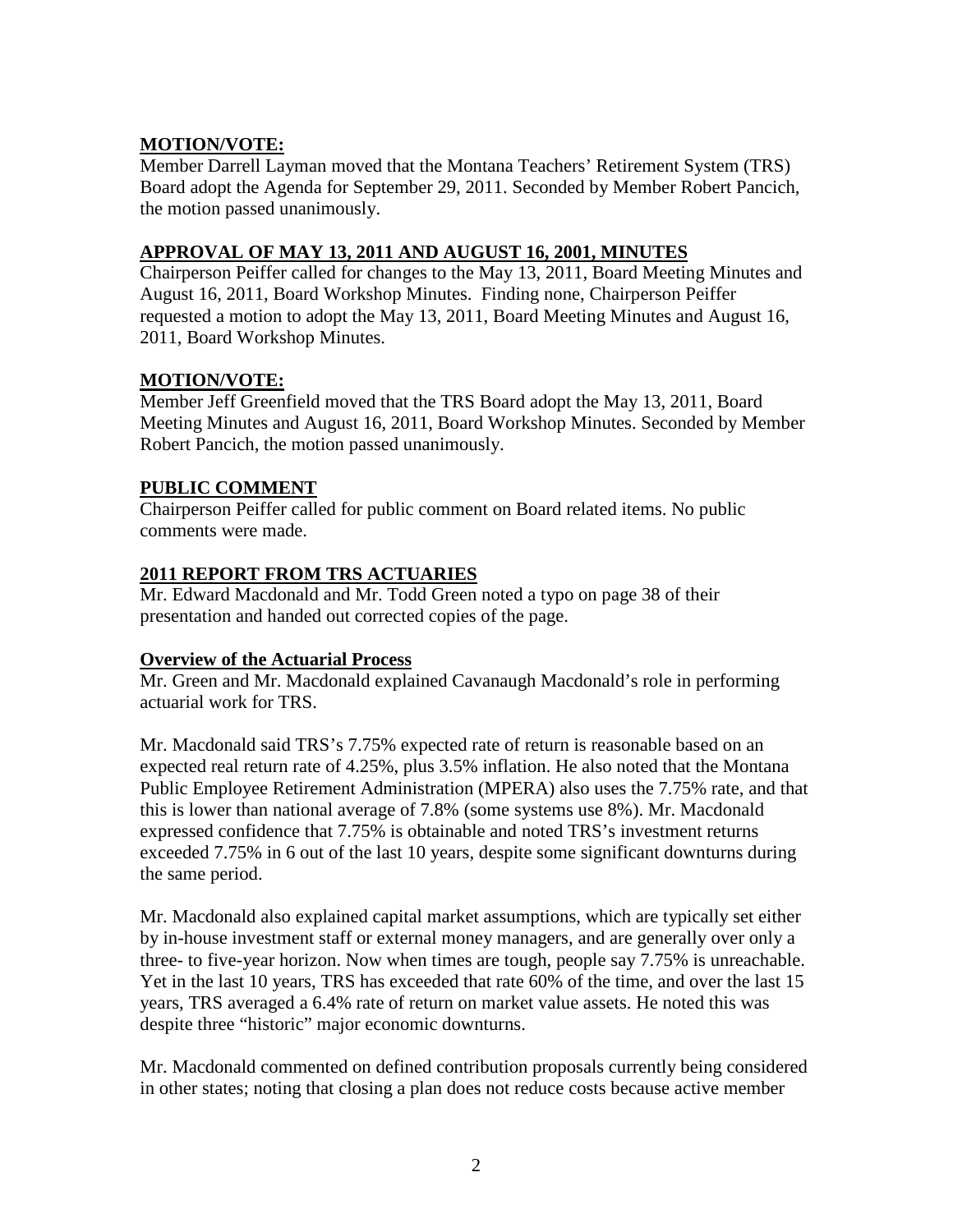salaries are no longer available to pay the normal cost, yet retiree benefits and the unfunded liability must still be paid off. This greatly condenses the time for paying off liabilities to a 12-15 year period instead of 30 years. Payroll also tends to decrease, leading to reduced contributions. This combination can easily triple the cost of the plan and dramatically increase funding needs. According to a National Council of State Legislatures report, states that looked at closing defined benefit plans and switching to defined contribution plans abandoned the idea when they found the costs were too high.

Mr. Macdonald summarized how various changes in economic and demographic assumptions can affect the unfunded liability.

#### **Asset Valuation Methods**

Mr. Macdonald explained asset valuation methods under Governmental Accounting Standards Board (GASB) standards and summarized TRS's actuarial asset vs. market asset value trends over the last 17 years.

Representative Scott Reichner asked for data comparing Montana TRS to other states.

Mr. Macdonald said TRS's funded status is currently lower than the national average. He said that Montana's statutory contribution rate is lower than needed to actuarially fund the system. He would prefer that the statutory contribution rate be increased. He explained that most states don't have statutory contribution requirements at all, so rates vary from year to year or biennially based on the recommendations of the actuaries. Representative Reichner said it appears the problem isn't TRS's investment return rates, which seem good, but rather the contribution rate (which is set by the legislature) not keeping pace.

Mr. Macdonald explained that the statutory rate has not been adjusted to meet the Actuarial Required Contribution (ARC) rate over the last four years. He further explained that, rather than push the problem on to another legislative cycle, some states have phased in the required contribution rate increase over time.

Representative Matt Rosendale asked whether TRS's unfunded liabilities occurred before the market drop of 2008-09.

Mr. Senn said the 2001 market drop showed up in valuations in 2005, at which time a special session of the legislature addressed the shortfall by making payments totaling \$150 million over the next two sessions into TRS and increasing the contribution rate to the rate recommended by the actuaries. This payment and increased contribution brought TRS into actuarial soundness. However, since the 2009 market crash the contribution rate has not been adjusted as needed.

Senator Ron Arthun cited a report that showed Montana in "alarm status" for debt per capita. Mr. Macdonald said states that don't keep up with contributions have huge issues. States that keep up with the ARC stay funded, and tend to have better bond ratings.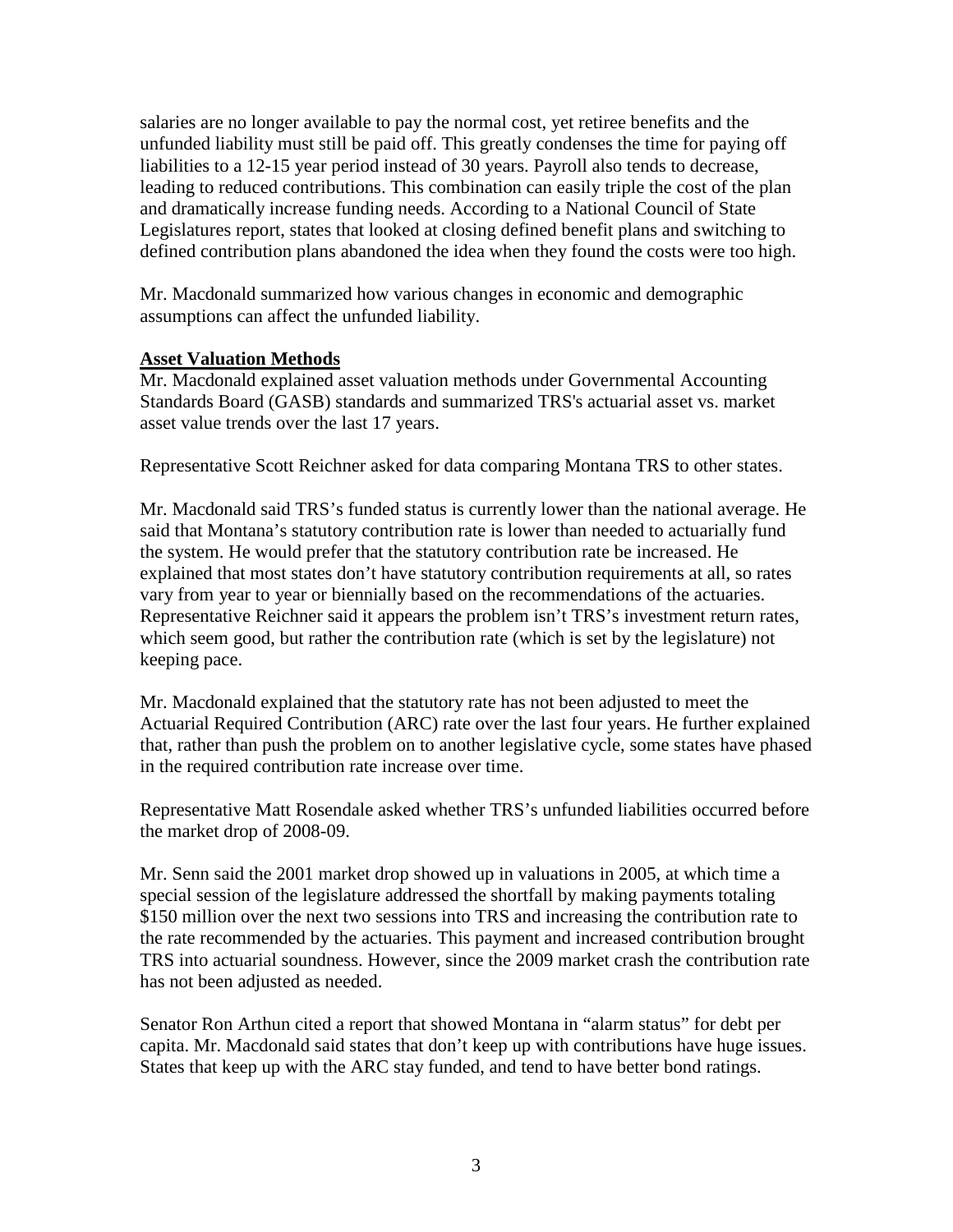## **2011 ACTUARIAL VALUATION REPORT**

Mr. Green summarized the actuarial valuation findings, and gave a status update on TRS plan performance. To fund the system over 30 years, the ARC has increased from 9.96% to 13.49%, based on actuarial smoothing of gains and losses over four years. TRS's funded ratio is down to 61.53% and the amortization period has increased to 71 years. The aggregate statutory contribution rate of 9.96% from employers and 7.15% from employees is no longer sufficient to actuarially fund the system over 30 years.

### **Adopt the Valuation Report**

Chairperson Peiffer requested a motion to adopt the July 1, 2011, Actuarial Valuation Report.

## **MOTION/VOTE**

Member Greenfield moved to adopt the Valuation Report. Seconded by Member Turcotte, the motion passed unanimously.

# **REDUCING CONTRIBUTION VOLATILITY**

Mr. Macdonald described Cavanaugh Macdonald's patented method for interest rate smoothing, which is intended to:

- Increase contribution rates during good economic times
- Reduce contribution rates during bad economic times
- Retain actuarial gains to offset losses
- Maintain actuarial soundness, and
- Comply with Governmental Accounting Standards Board (GASB) and actuarial standards of practice

# **PLAN DESIGN**

## **Current System**

Mr. Green summarized TRS's recent history based on contribution rates set in statute. In the past, the current statutory contribution rates were adequate to fund the system, but no longer do so. With current contribution rates, the system will run out of money by 2055 and become a pay-as-you-go system. TRS could return to actuarially sound footing by July 1, 2013, with a lump sum contribution of \$633 million, or an increase in the total contribution rate from 17.11% to 21.23%. Alternatively, TRS could implement a combination of reduced benefits and increased contribution rates, which could be phased in incrementally.

### **Two-Tier Benefit Structure**

Mr. Green and Mr. Macdonald summarized the possible features of a two-tiered benefit structure, one tier for current active members and one for new hires. Such changes take effect gradually as employees covered under the current plan retire and are replaced by employees covered under the new tier.

The actuaries summarized 18 combinations of plan changes to address the funding shortfall. Some assumptions (i.e., lowering the accrual rate) reduce benefits below what employees will themselves have contributed under current required contribution rates,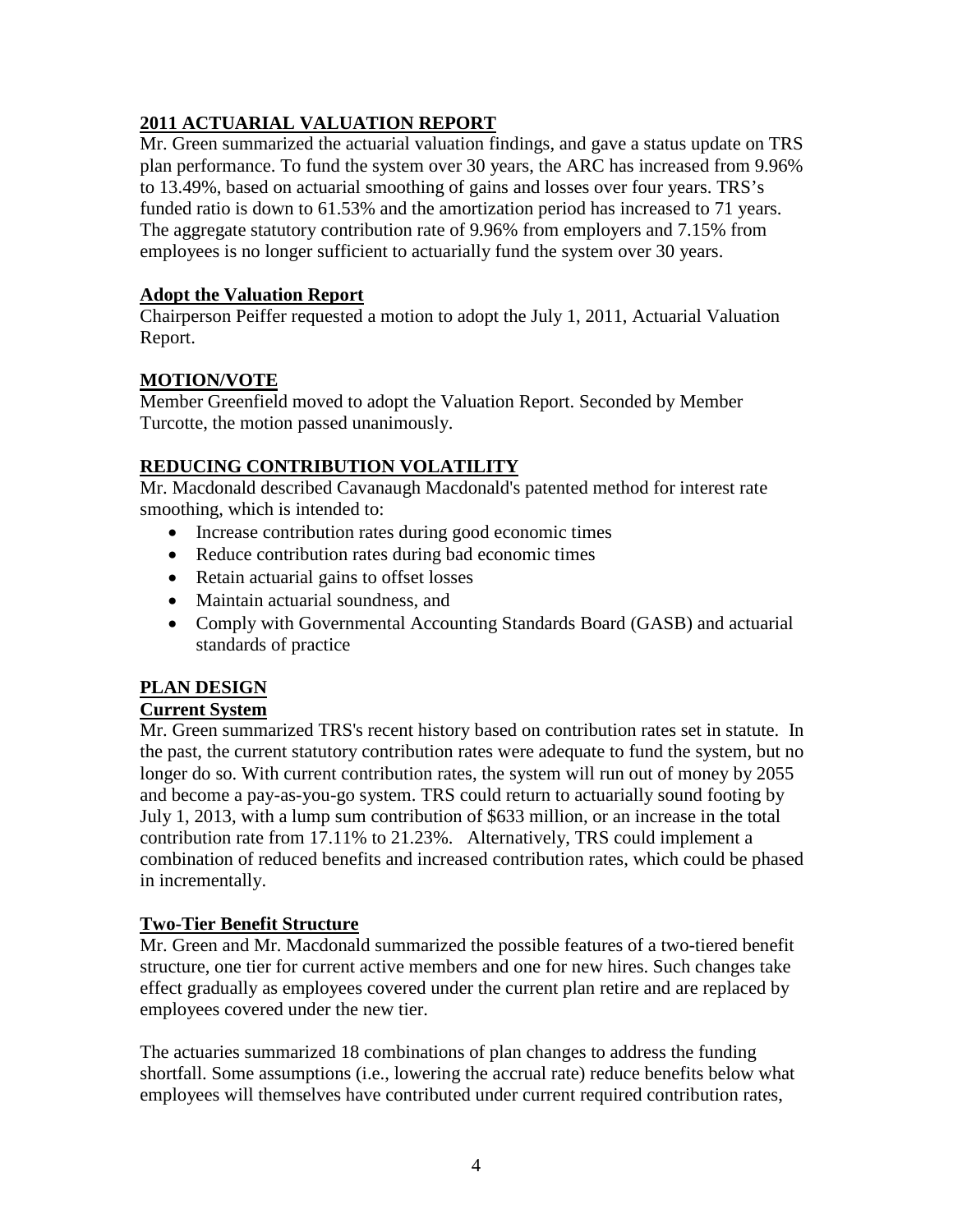while others have little effect on the unfunded liability. Cost of Living Adjustments (COLAs – known as GABAs to TRS members) are expensive and COLA reductions can have a large effect in reducing liabilities.

## **PRESENTATION BY THE BOARD OF INVESTMENTS**

Cliff Sheets, Chief Investment Officer for the Montana Board of Investments (BOI), gave the annual required report to the TRS Board. Mr. Sheets summarized the Asset Allocation Report. FY 2011 was a great year for returns; TRS saw a \$450 million return. For FY 2012, the second quarter saw a net decline. Mr. Sheets also summarized TRS's investment performance vs. peer plans, noting TRS is in the  $30<sup>th</sup>$  percentile, above median performance, and moving in the right direction. Recent changes to the portfolio include adding real estate as an asset class and an allocation to timberland. BOI also increased the allocation range for private equity.

Mr. Sheets summarized the economic outlook. Growth is very fragile with a 30% chance of recession for next year. Experts expect 1 to 2% growth for the second half of FY 2012. Yet consumption has not collapsed, employment is down but not crumbling, and inflation is likely to ease off (thanks in part to lower energy prices). Debt overhang on consumers has declined. Employment is down but not at collapse levels. We are entering an age of thrift rather than conspicuous consumption. Long-term returns still look favorable over the pension 30-year horizon. TRS's assumed long-term investment return rate of 7.75% is reasonable.

## **CONTINUATION OF PLAN DESIGN DISCUSSION**

The Board continued considering two-tier options, looking at various multipliers, accrual rates, and GABA adjustments. Mr. Green and Mr. Macdonald also summarized the results of moving to a hybrid plan with a defined contribution (DC) option. Switching to a DC plan would reduce costs only if the state's contribution were less than the current 2.59% of payroll.

## **Plan Changes for Current Members**

Mr. Green summarized the effects of options that would change plan structure for current members, including increasing contribution rates, basing the Average Final Compensation on 5 years instead of 3 years, reducing accrual rates, shifting vesting from 5 years to 10, suspending guaranteed annual benefit adjustments, and changing early and regular retirement ages.

The message is that TRS cannot stay on its current track: the status quo will not adequately fund the plan. There is no pain-free way to pay down the unfunded liability, but the costs can be shared rather than shouldered by any one group, and they can be incrementally phased in over time. This eases impacts, opens up more funding opportunities, and avoids driving active members toward early retirement.

## **FUNDING OPPORTUNITIES**

Mr. Senn summarized the TRS Board's funding policy and asked the Board to provide direction on what to do next and how to deliver this message to members and the public.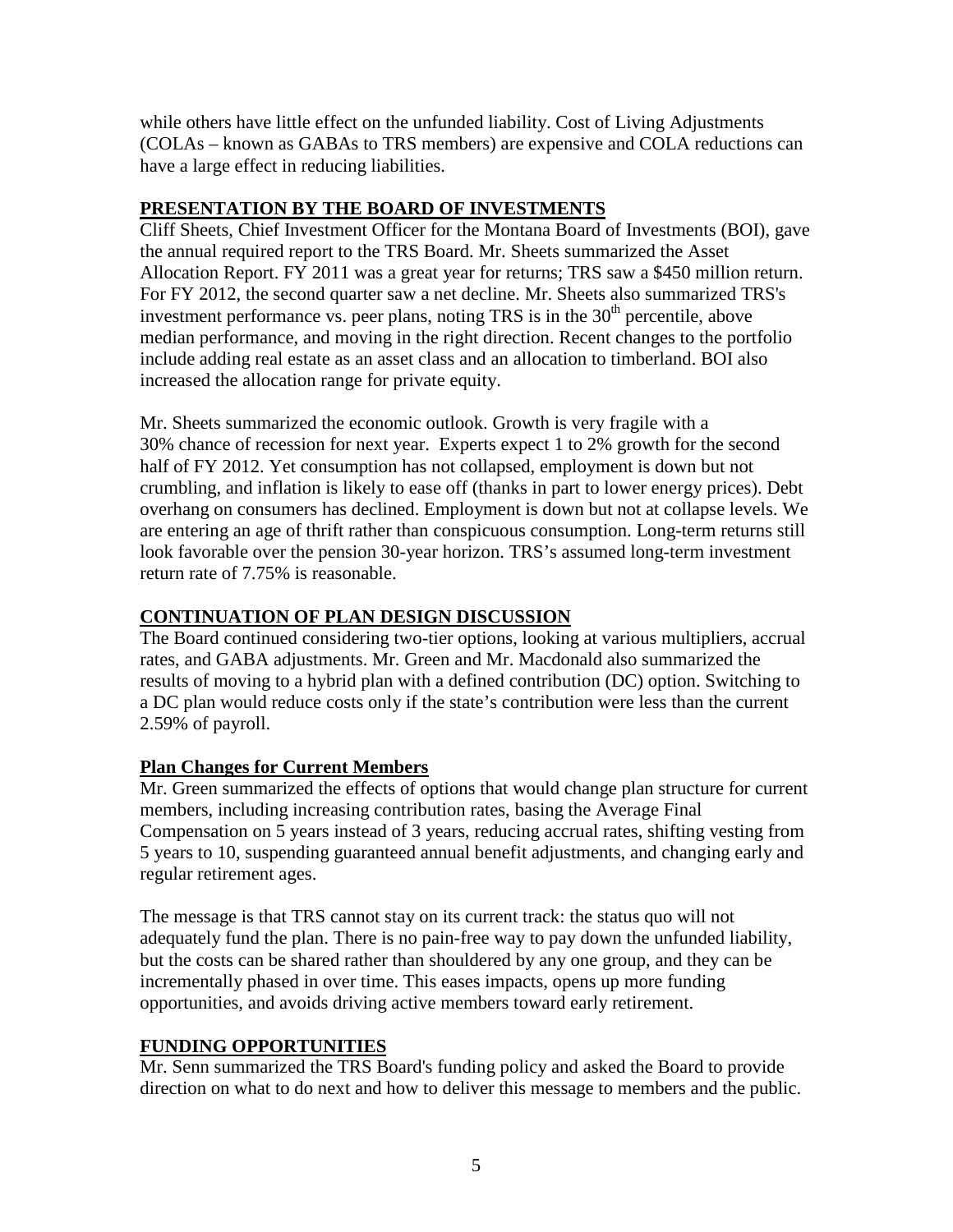Members said they wanted more time to consider all the information presented and how various options would affect employees, employers, retirees, and taxpayers. They deferred direction to tomorrow's meeting.

## **GASB EXPOSURE DRAFT**

Mr. Macdonald described the actuarial requirements and impacts of the new standards pending from GASB that would require employers to include unfunded pension liabilities on their financial statements. The Exposure Drafts affect accounting only, not funding, but divorcing accounting and disclosure from funding will require two valuations, and that will increase administrative costs.

## **CONTESTED CASE HEARING PROCESS**

Curt Drake, a Helena attorney, spoke to the Board about his potential role as counsel for the upcoming contested case hearing process concerning Mr. Walsh and the Ennis School District. Mr. Drake's role would be to act as the Board's advisor on issues the Board must rule on and to serve as case manager and presiding officer for the contested case proceeding acting on the Board's behalf. Mr. Drake also offered the option of working with his associate. The time frame from discovery through the hearing will likely carry into next spring.

## **MOTION/VOTE:**

Chairperson Peiffer requested a motion to hire Mr. Drake as their attorney for the contested case hearing. Member Dubbs moved to hire Mr. Drake. Seconded by Member Turcotte, the motion passed unanimously.

## **ADJOURNMENT**

Chairperson Peiffer requested a motion to adjourn until the morning of September 30, 2011. Member Layman moved to adjourn. Seconded by Member Pancich, the motion was unanimously approved.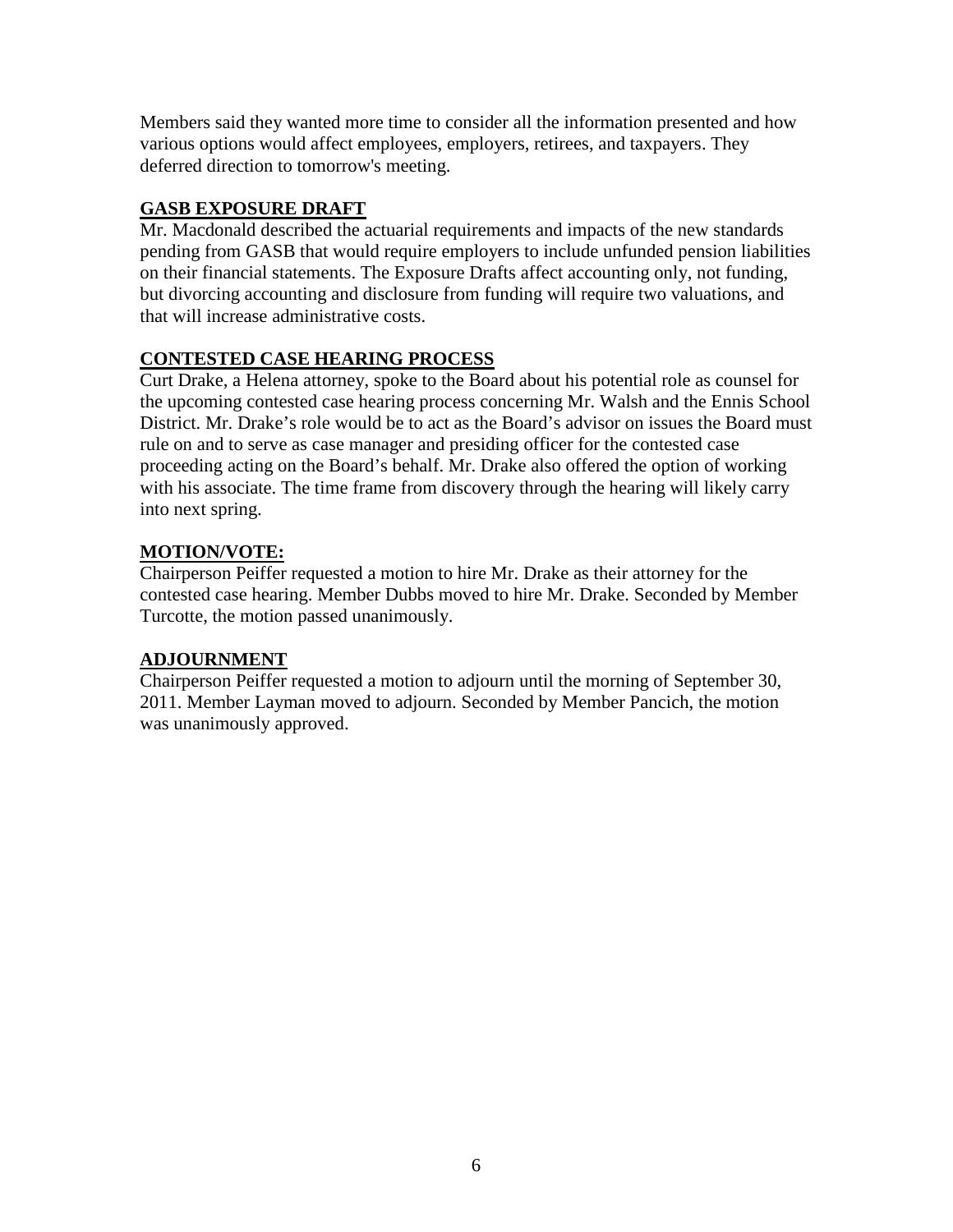### **TEACHERS' RETIREMENT SYSTEM BOARD MEETING Montana Board of Investments Conference Room 2401 Colonial Drive Helena, Montana 2nd Day, September 30, 2011**

#### **BOARD MEMBERS PRESENT:**

Scott Dubbs Darrell Layman Kari Peiffer, Chair James Turcotte Jeff Greenfield Robert Pancich

#### **ABSENT:**

None

#### **STAFF PRESENT:**

David Senn, Executive Director Tammy Rau, Deputy Executive Director Denise Pizzini, Chief Legal Counsel Dan Gaughan, Accounting/Fiscal Manager Bill Hallinan, Information Technology Manager Will Harmon, Communications Manager

#### **OTHERS PRESENT:**

Representative Matt Rosendale Charlene Suckow, MREA Megan Moore, Legal Services Division Rachel Weiss, Legal Services Division Diane Fladmo, MEA-MFT Phil Drake, Montana Watchdog Kate Tally, MPERA Scott Svee, Jackson, Murdo, & Grant, P.C. Ed Macdonald, Cavanaugh Macdonald Consulting, LLC Todd Green, Cavanaugh Macdonald Consulting, LLC

#### **RECONVENE AND CALL TO ORDER**

Chairperson Peiffer called the meeting to order.

#### **Adopt Agenda**

Chairperson Peiffer asked for additions or changes to the agenda for Friday, September 30, 2011. Finding none, Chairperson Peiffer requested a motion to adopt the agenda.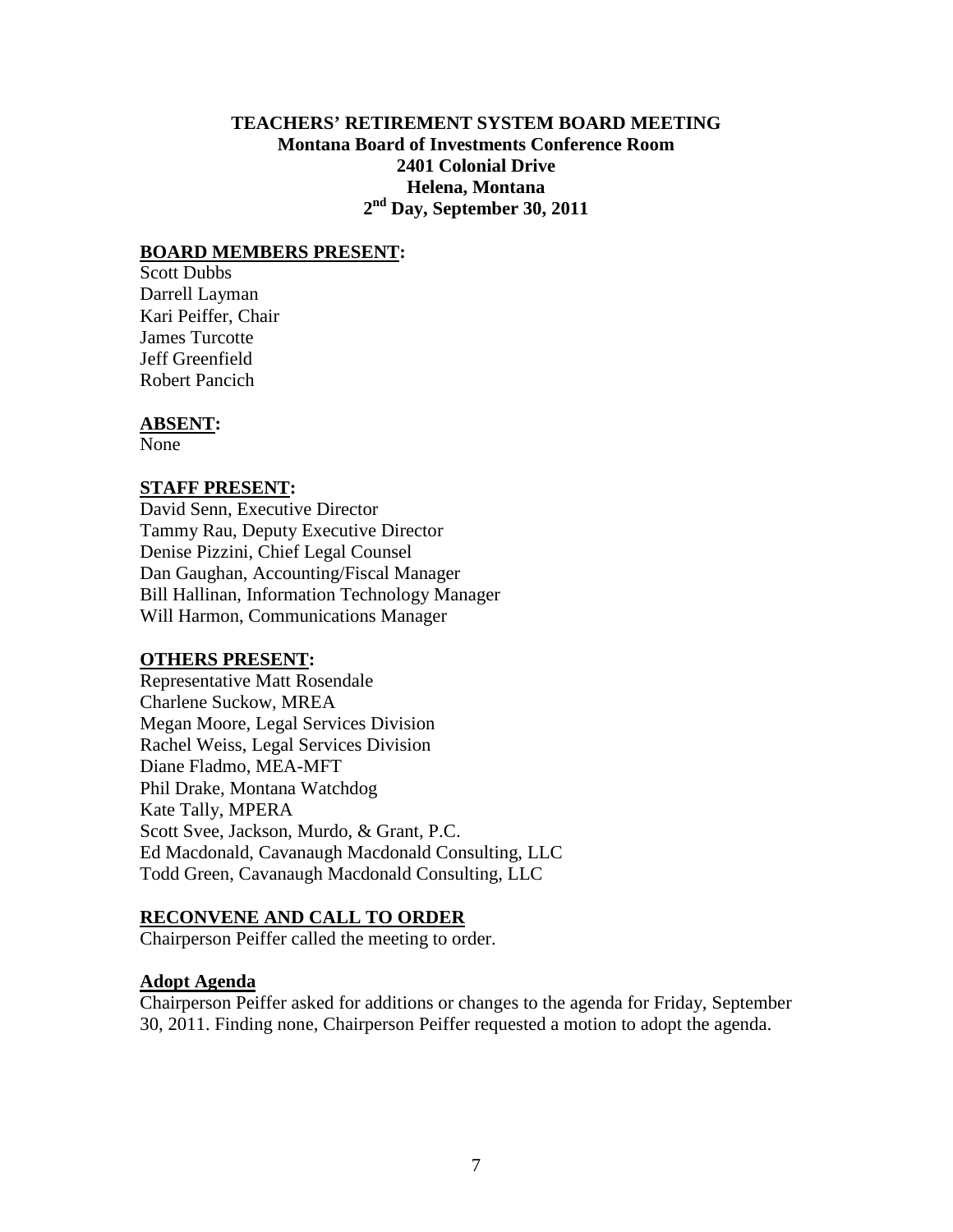### **MOTION/VOTE:**

Member Robert Pancich moved that the Teachers' Retirement System (TRS) Board adopt the agenda for September 30, 2011. Seconded by members Dubbs and Layman, the motion passed unanimously.

### **PUBLIC COMMENT ON BOARD-RELATED ITEMS**

Chairperson Peiffer called for public comment on Board-related items. No public comments were made.

### **FUNDING OPPORTUNITIES & PLAN DESIGN DISCUSSION – CONTINUED**

The Board continued the previous day's discussion of long-term funding issues and plan design. Member Greenfield suggested an outreach effort to gather input from members. A recommendation was made for staff to work with a Board subcommittee to develop a workplan. There isn't time for a Colorado-style listening tour, but TRS can use webinars, webcasts, Facebook, and other social media to raise awareness, build understanding, and gather input. TRS can do outreach at the MEA-MFT convention and MPERA Retirement Fair in October, and also include information in upcoming retirement seminars in Bozeman, Billings, Missoula, and Great Falls.

Member Dubbs emphasized being open to all input and sharing it. He suggested informing people with the Cavanaugh Macdonald materials on the funding issue and options, and then asking for input. A talking point on pension envy should emphasize that teachers have paid into their pension with a sizable amount out of their paychecks every month.

Diane Fladmo said MEA-MFT is standing by to help get the proper information out.

The message must be clear and specific. Concerns were raised about creating confusion and worry among the members and retirees if the TRS Board doesn't present a specific, well-developed proposal. Board members agreed that the message is critical, but that TRS members and other interested parties should be heard. They suggested presenting a structured statement of the problem, describing the most viable options (setting aside options that we know won't work, and asking "What do you think we should do?" The goal is to develop recommendations and/or a proposed bill, including consideration of member and other stakeholder comments and suggestions, for legislative consideration in 2013.

### **EXECUTIVE DIRECTOR'S REPORT**

Mr. Senn said he will ask to address the State Administration Veterans Affairs Committee at its October 20, 2011, meeting to summarize the Board's direction on funding and the 2011 Valuation.

### **Executive Summary**

Mr. Senn summarized data on membership average age and years of service. He noted that Melissa Michalk left for a paraprofessional school position. A new administrative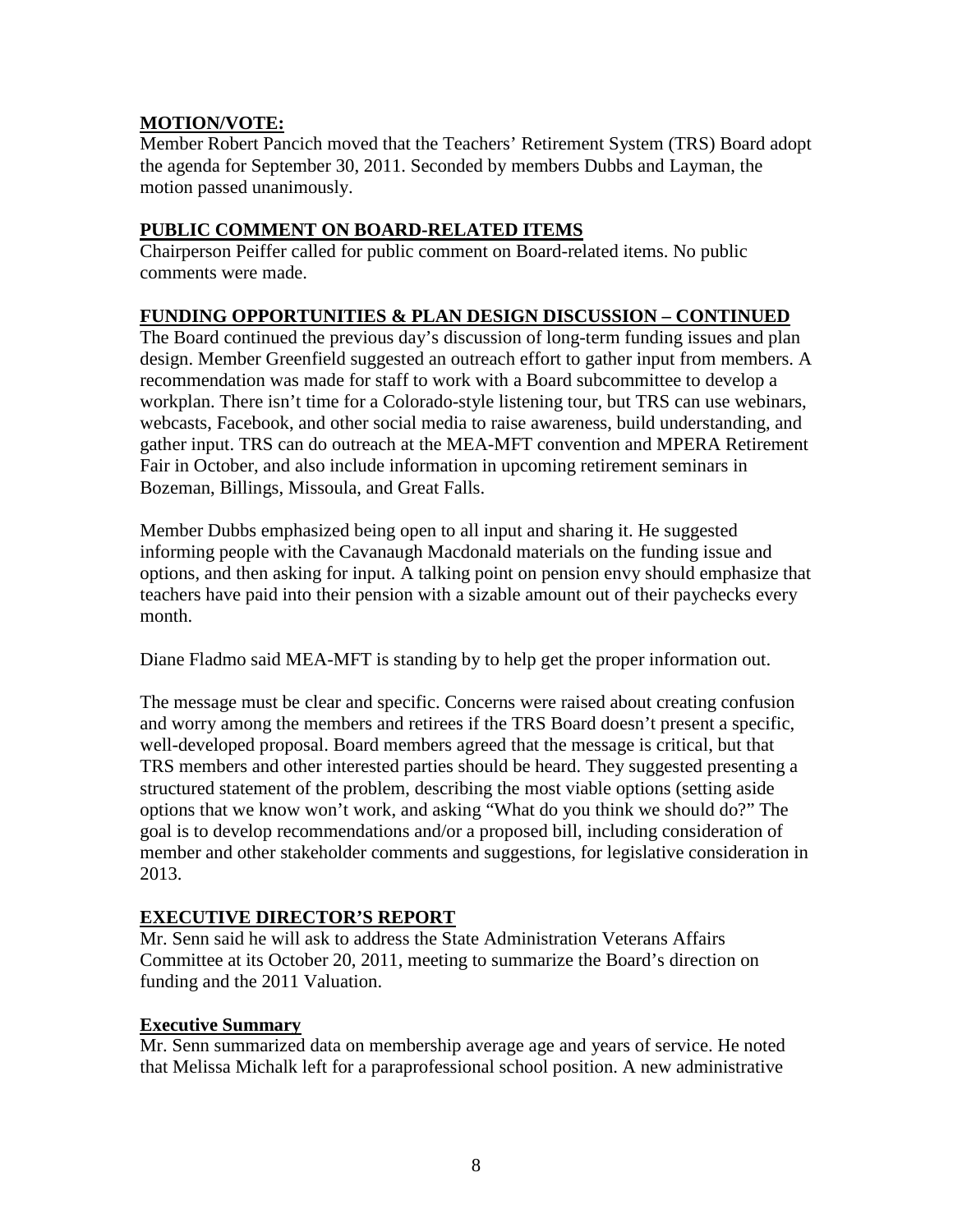assistant will start in October. TRS staff is scheduled to do retirement seminars around the state in October and webinars and webcasts into November.

### **LEGAL COUNSEL REPORT**

Ms. Denise Pizzini summarized the situation regarding the Attorney General's final opinion on the release of information about TRS retirees. The AG found that retirees' names and benefit amounts are public information, and retirees' privacy interests do not outweigh the public's right to know.

Scott Svee, attorney with Jackson, Murdo, and Grant, represents a TRS retiree and takes exception to the AG opinion. His client's concern is that the AG fails to recognize 39 years of monthly employee contributions. He provided a copy of a Michigan case with a dissent he believes correctly describes the privacy interests of public employees with respect to their retirement benefit amounts. He believes any release of information should clarify how much money the employee contributed over his or her career to fund the benefits he or she receives.

Board members voiced concerns about abuse of the information and what other requests for information might arise due to the opinion. Ms. Pizzini clarified that TRS always has and will continue to look at information requests on a case-by-case basis. Some information—for example, social security numbers, beneficiary designations, etc—is not within the scope of this AG opinion, and is not and will not be disclosed by TRS. Ms. Pizzini indicated the AG opinion is controlling law unless it is overturned by a state district court or the Montana Supreme Court, and that the Board could instruct TRS staff to comply with the AG opinion or authorize her to file a declaratory judgment action in state district court to challenge the AG opinion.

Phil Drake, with Montana Watchdog, said the news service requested the information to enable citizens to be informed regarding the functioning of their government.

Member Dubbs indicated he thought the Board should take more time to consider the issue. The Board instructed staff to notify retirees and active members of the AG's opinion prior to their next consideration of the matter.

## **MOTION/VOTE:**

Member Dubbs moved to table this issue until the next Board meeting. Seconded by Member Turcotte, the motion passed unanimously.

### **NAPPA Conference**

Ms. Pizzini briefed the Board on the annual National Association of Pension Plan Attorneys (NAPPA) conference she attended in June. Sessions focused on the future of public pension plans, including legislative initiatives to amend pension plans for new hires, existing members, and retirees, and the litigation on-going in several states based on contract rights assertions. Conference topics also included current and anticipated proposals for federal legislation to address public pension design, financial reporting, and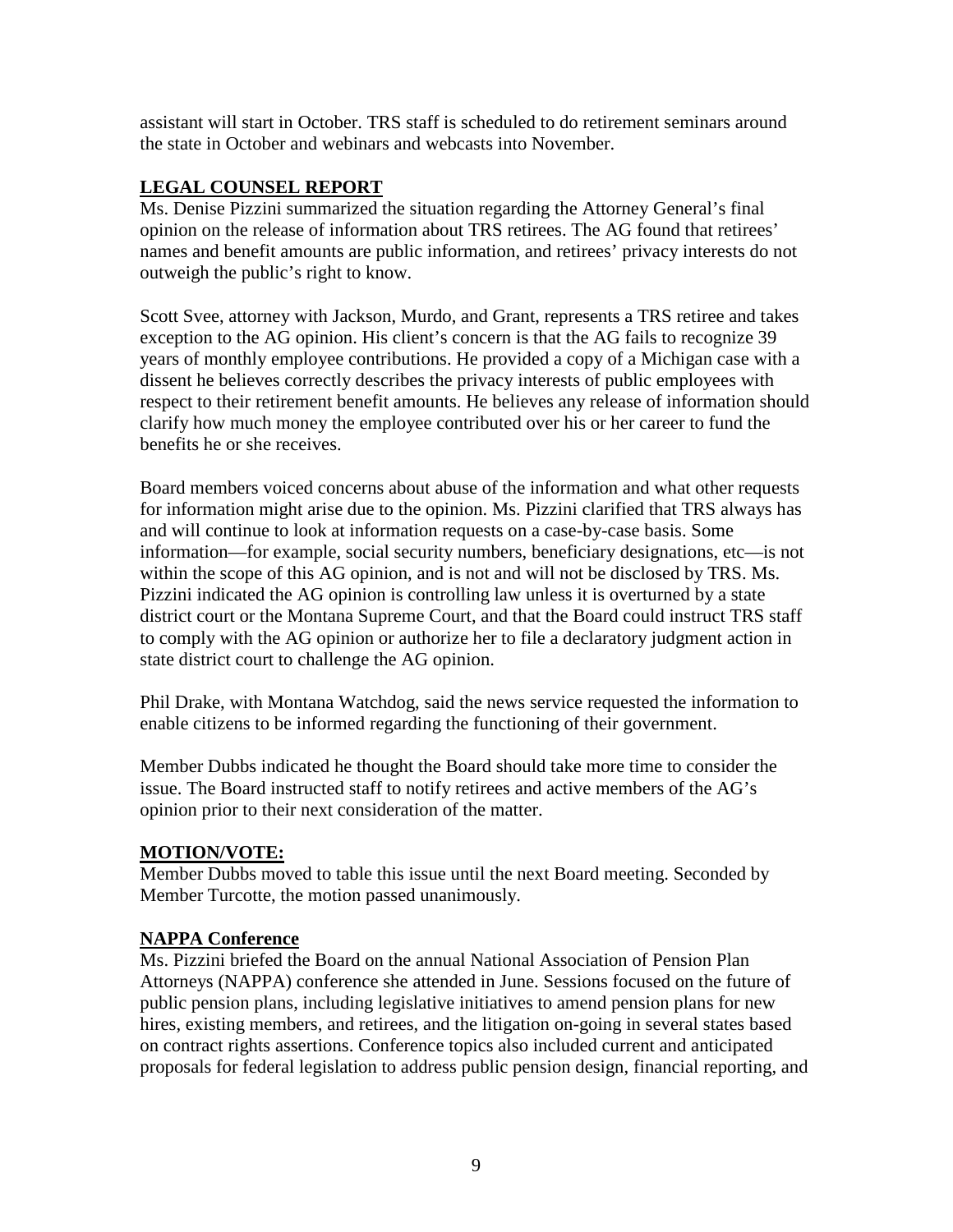concerns for transparency, including the Public Employee Pension Transparency Act (PEPTA).

In another session, Mr. Keith Brainard (director of research for the National Association of State Retirement Administrators) said that public defined benefit plans will be scrutinized in upcoming congressional tax reform efforts. Any outcome of the congressional "supercommittee" is uncertain at this time. There may be proposals to modify pension tax-exempt status.

One session addressed the question of balancing trustees' fiduciary duty to maintain a pension system with contractual obligations when considering plan design modifications. Actuaries say once it's clear that you're taking contributions from people you can't pay benefits to, your fiduciary obligations expand and become clearer. The prevailing thought from attorneys is that these are *all* fiduciary obligations and they must be weighed.

This year's litigation session focused on the lawsuits in Colorado, South Dakota, and Minnesota.

### **Case Updates**

Ms. Pizzini said oral arguments in the Mavencamp case were made in mid-July, and there is still no decision from the court. A 90-day wait is not unusual.

### **OTHER BUSINESS**

### **Board of Investments Review**

Member Jim Turcotte briefed the Board on recent Board of Investments (BOI) activities. BOI has a new chairperson, Gary Buchanan, and four other new board members. The board is also reviewing nominees for a new executive director.

Regarding the markets, the floor appears to be about 1120 on S&P and probably a maximum of 1380 on S&P.

### **GFOA Conference Report**

Ms. Tammy Rau said she attended a Government Finance Officers Association (GFOA) class on social media, which TRS can use to get ownership and buy-in among members. Texas is heavily engaged in Facebook, twitter, blogging, and other social media and found it very helpful, particularly for responding quickly to breaking issues. MPERA is on Facebook and finding that members are using it well.

### **Meeting Dates**

The Board agreed to meet next on November 18, 2011. The following dates will be on the next agenda for Board discussion and approval: February 3, May 11, September 28, and November 16, 2012.

### **Financial Statement & Budget Reports**

Mr. Dan Gaughan summarized the Comprehensive Annual Financial Report (CAFR), noting that Central Accounting at the Department of Administration is still working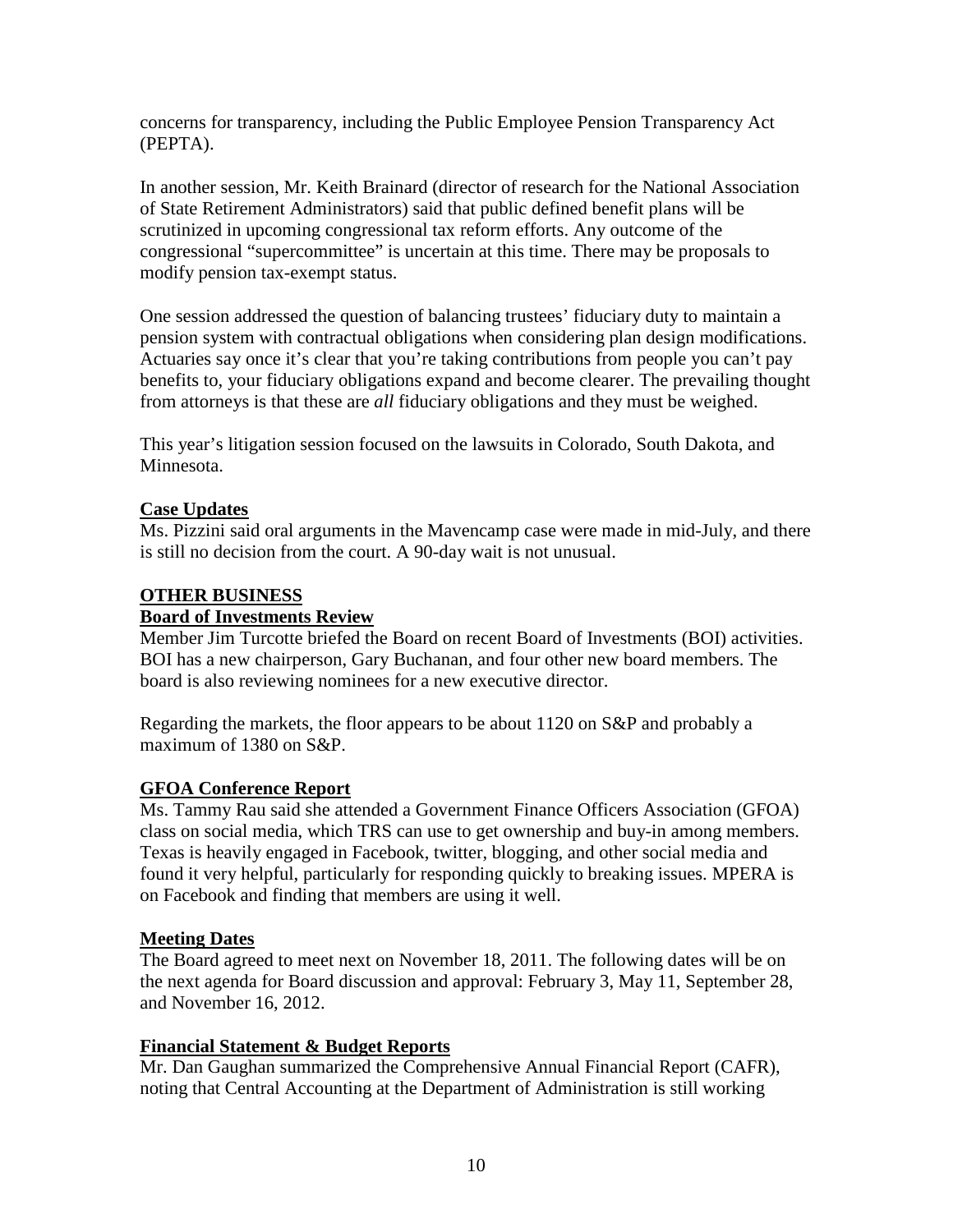through the information. The Investment section looks a little different. Mortgages have gone to zero because BOI moved them into another class. BOI did the same with real estate.

Reported wages went up \$5.5 million, a small increase last year compared to previously. The net increase in assets was almost \$451 million. Mr. Gaughan also summarized the budget status reports for 2011. TRS used budget carry over for equipment purchases. Contracted services showed an \$11,000 cost for our programmer. He completed some projects ahead of schedule. For the first two months of current FY, the budget request decreased by a net of \$18,000. A budget amendment will likely be needed to cover the costs of the funding issue workplan and outreach effort.

## **CLOSED MEETING**

### **Executive Session to Discuss Disability Applications**

Chairperson Peiffer directed the meeting to be closed at 12:05 p.m. to discuss and review disability applications, citing the applicants' right to privacy, which clearly exceeds the merits of public disclosure.

### **OPEN MEETING**

Chairperson Peiffer reopened the meeting to the public at 12:17 p.m..

### **Applications for Disability Retirement Benefits**

Chairperson Peiffer requested motions to approve or disapprove the disability applications.

## **MOTION/VOTE:**

Member Pancich moved to approve Agnes Oelkers' disability request. Seconded by Member Layman, the motion passed unanimously.

Member Dubbs moved to disapprove David Culbertson's disability request. Seconded by Member Turcotte, the motion passed unanimously.

## **ELECTION OF OFFICERS & COMMITTEE ASSIGNMENTS**

Chairperson Peiffer requested nominations for the election of Chair and Vice Chair.

## **NOMINATIONS/VOTE:**

Member Greenfield nominated Kari Peiffer for Chair. Seconded by Member Dubbs, the nomination passed unanimously.

Member Pancich nominated Darrell Layman for Vice Chair. Seconded by Member Turcotte, the nomination passed unanimously.

### **Board Subcommittee and Appointments**

Board members accepted appointments to subcommittees as follows: